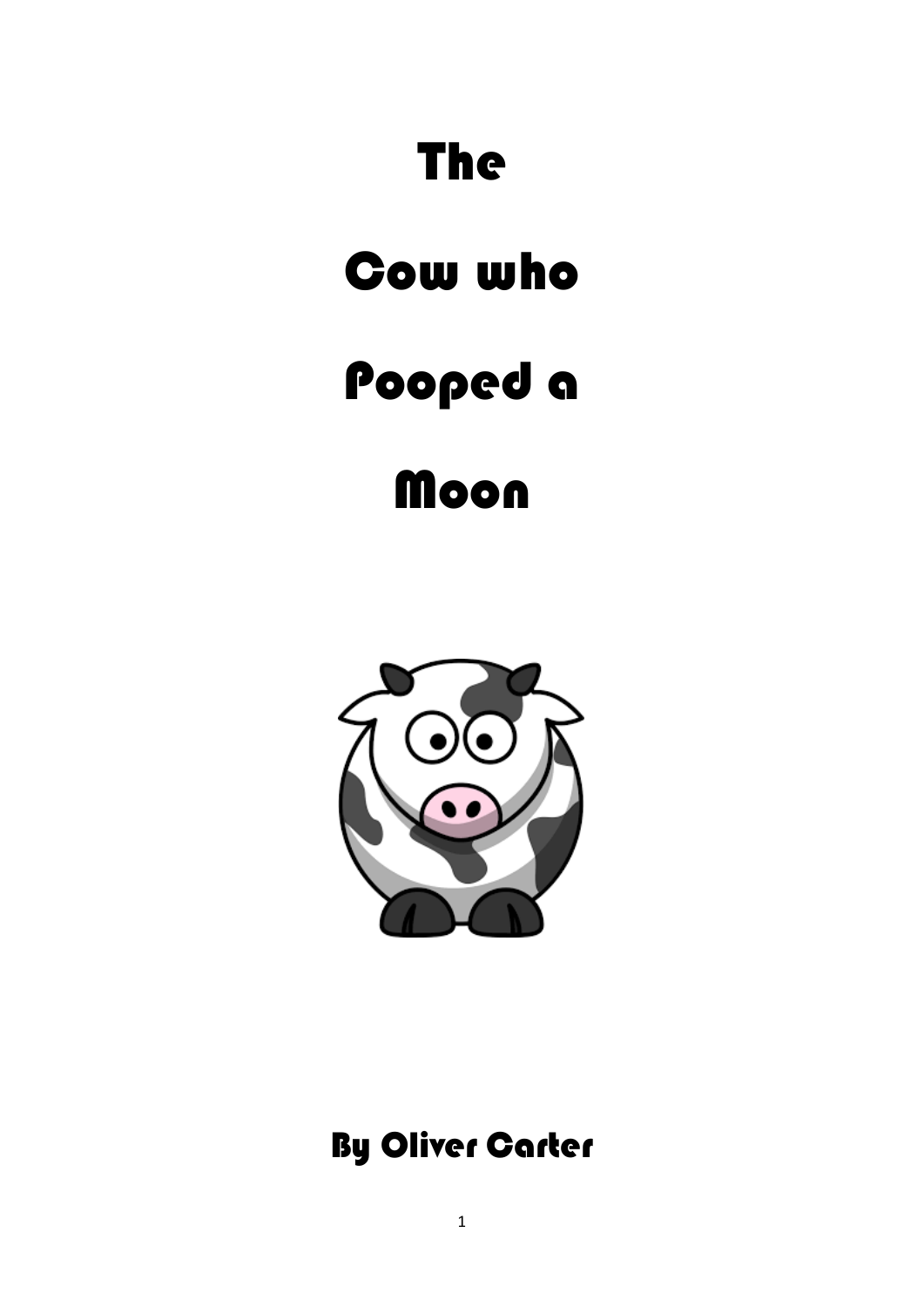

Once upon a time, there lived a cow called Bobby McMath, and he pooped a lot and when I mean a lot I mean a lot! On Monday, Bobby McMath woke up to go and have some fresh grass. Little did Bobby McMath know, this grass was magical.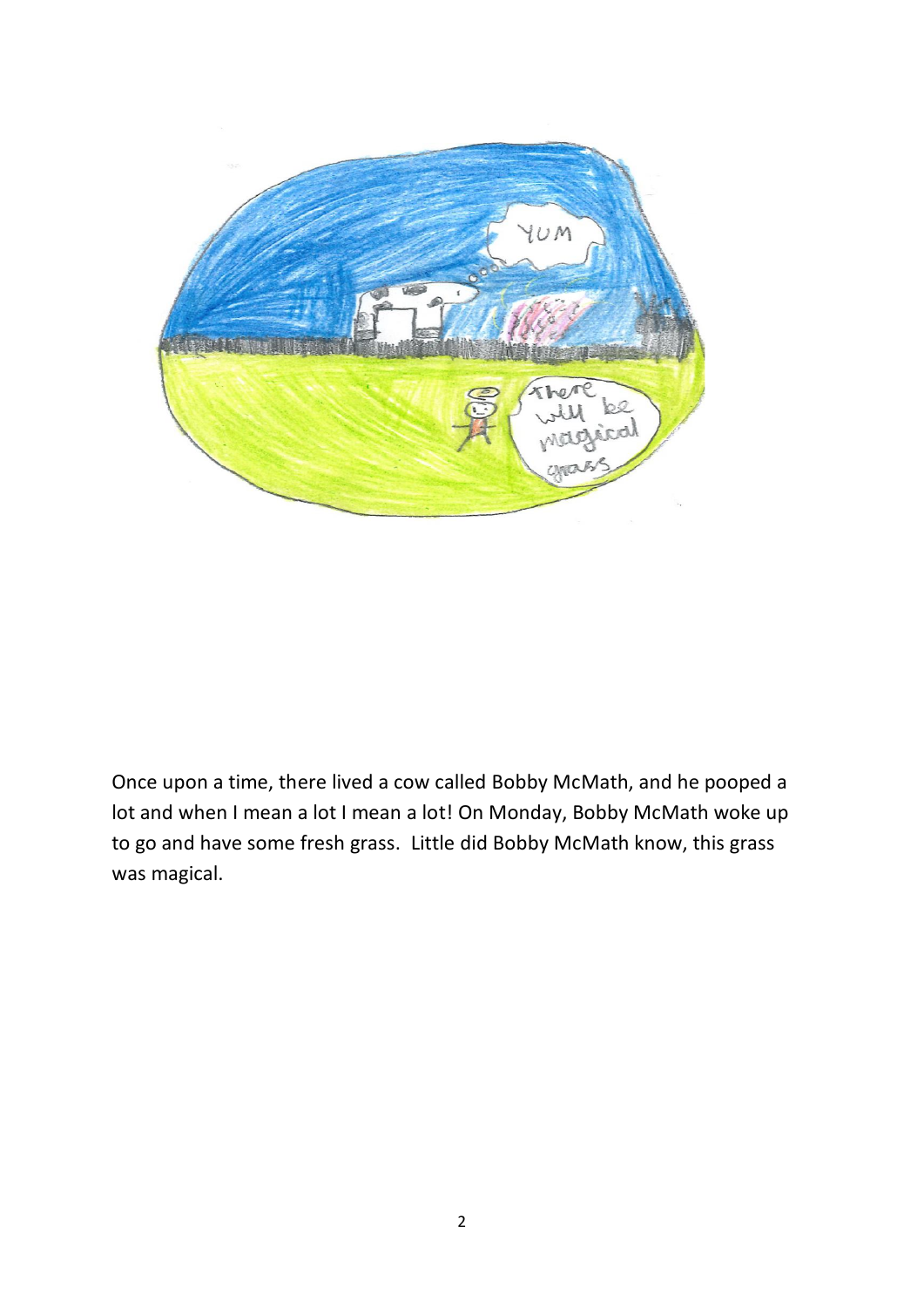

Later that day, he pooped, but it was a MOON! But not a full one it was a  $\frac{1}{4}$  of a moon.

He said, "Why have I only pooped a ¼ of a moon?"

Then Jimmy McMath came along and said, "It's because you ate magical grass."

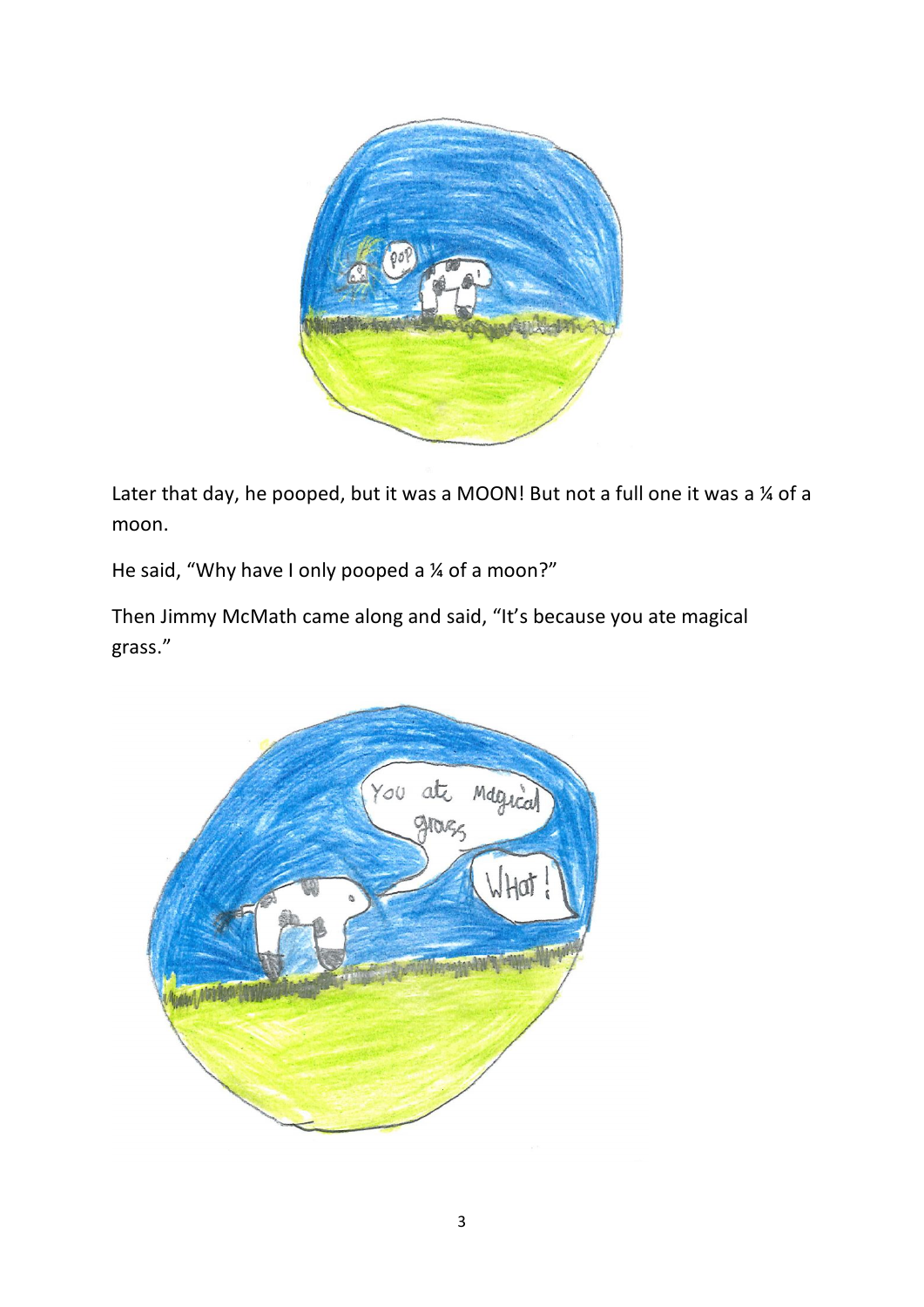

"You ate magical *grass!* It means you poop fractions of a moon,"

explained Jimmy McMath.

On Tuesday, Bobby Mc Math went to have his usual fresh grass in his field. He completely forgot about the magical grass that made him poop fractions of a moon. When Bobby Mc Math ate the magical grass, he pooped  $\frac{4}{16}$  of a moon. Bobby McMath asked himself, "Why did I poop  $\frac{4}{16}$ , not  $\frac{1}{4}$ ?"

Then Jimmy Mc Math came along and said, "They're exactly the same, have a look for yourself."



"Oh yeah," said Bobby McMath.

"Well that means we have ½ altogether," Bobby McMath said proudly.

"Yes indeed!" shouted Jimmy McMath.